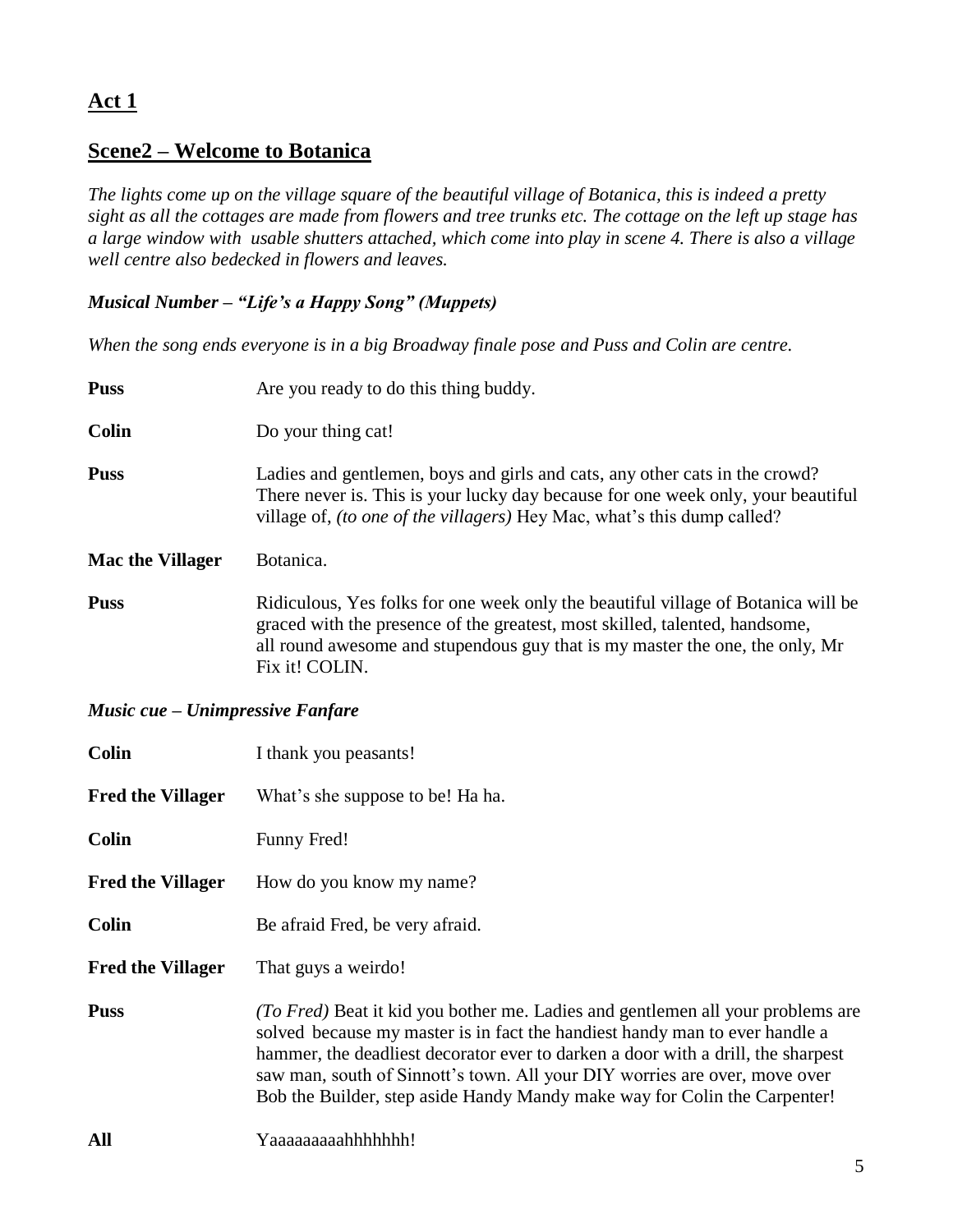| <b>Puss</b>             | Exactly my friends now form an orderly cue, and prepare to put in your orders.<br>We except all major credit cards and cheques with as many zeros as you can fit<br>on them. |
|-------------------------|------------------------------------------------------------------------------------------------------------------------------------------------------------------------------|
| All                     |                                                                                                                                                                              |
| <b>Puss</b>             | Hey what's the problem folks we take cash too, I love cash. Hey Joe what's the<br>problem here! I'm losing my audience.                                                      |
| <b>Joe the Villager</b> | Sorry, but as soon as you mentioned money you lost them, you see no one<br>has any money, or whatever little they have they have to hold onto.                               |
| <b>Colin</b>            | Tell me about it! But we can do you a good deal, we need to work, to earn, to<br>eat! Good I love eating!                                                                    |
| <b>Joe the Villager</b> | It's no good, the whole village is broke from paying taxes, to<br>"hewhowearenotgoingtosayhisnameincasesomethingreallybadhappens" or "he<br>who shall not be named"          |
| <b>Puss</b>             | This village is full of crack pots, poor crack pots, but crack pots none the less.<br>Colin!                                                                                 |
| <b>Colin</b>            | Ya Puss my bestest buddy.                                                                                                                                                    |
| <b>Puss</b>             | You head down that way and see if you can find us somewhere to sleep for the<br>night, I'm going to get to the bottom of this.                                               |
| <b>Colin</b>            | Roger good buddy over and out!                                                                                                                                               |

*Colin Exits as Barnaby enters.*

| <b>Puss</b>    | Nice kid, but there ain't much going on up there. ( <i>Points to head</i> ) If brains were<br>water he wouldn't have enough to baptise a flea. Hey Mac!<br>(To villager) who's in charge around here? |
|----------------|-------------------------------------------------------------------------------------------------------------------------------------------------------------------------------------------------------|
| <b>Barnaby</b> | (Overhearing and stepping forward) That would be me, Sir Barnaby Duncan<br>Berryweather official Royal Adviser to the Queen, and whommmmm might you<br>he?                                            |
| <b>Puss</b>    | Sir Puss of poppy cock drive, what's it to you?                                                                                                                                                       |

*Lights change and they freeze.*

| <b>Narrator</b> | This is indeed Barnaby and he is indeed adviser to the queen, he is however a     |
|-----------------|-----------------------------------------------------------------------------------|
|                 | sniffling little toe rag, who is desperate for power and would do anything to get |
|                 | it. The cat as you know is Puss and our hero Colin for some reason has            |
|                 | left the stage. I'm sure there is a good plot reason for that. Anyway             |
|                 | glad to be of help, do continue.                                                  |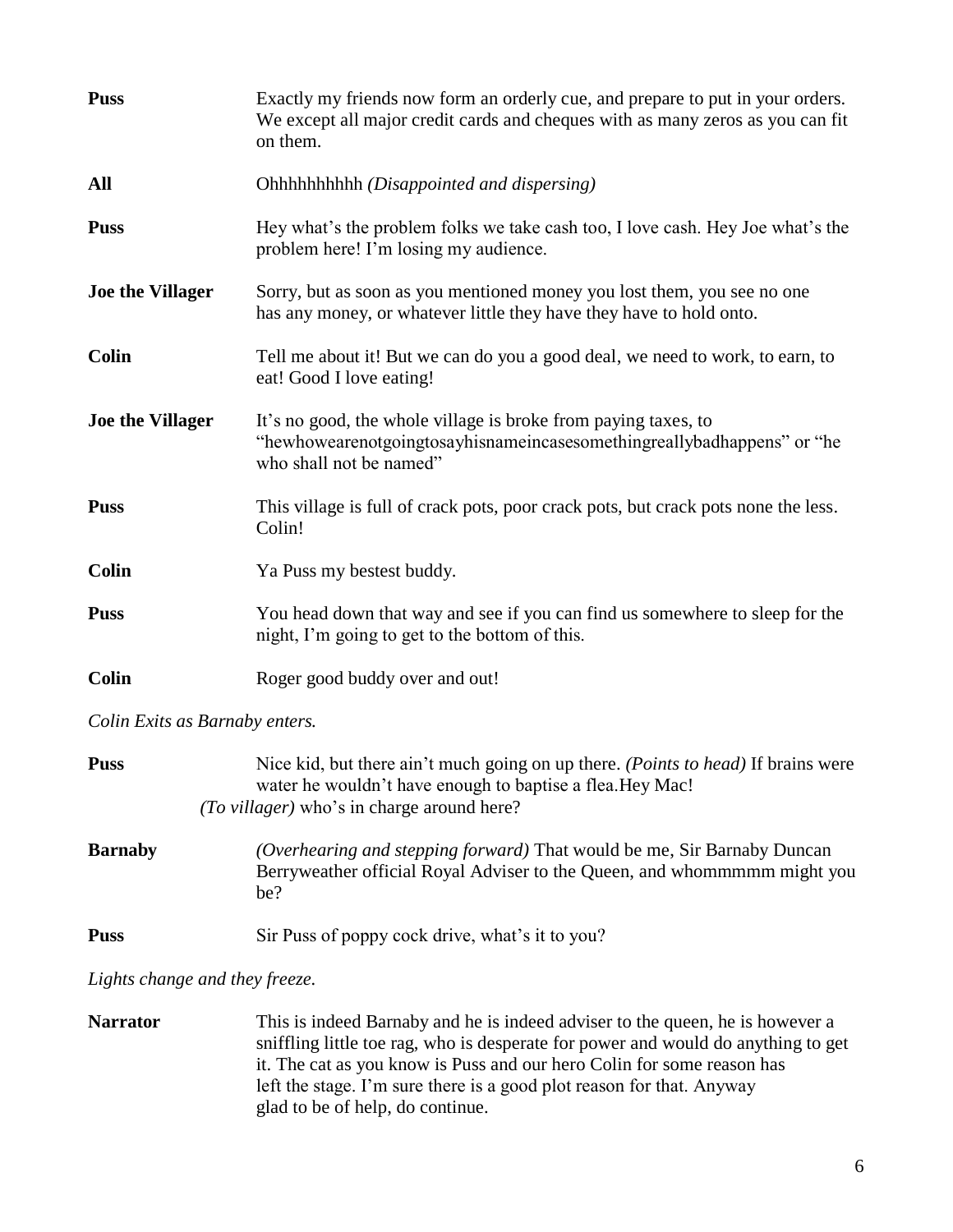| <b>Barnaby</b>          | I can't help noticing that you we're pitching for work here.                                                                                                                                                                                                                                                 |
|-------------------------|--------------------------------------------------------------------------------------------------------------------------------------------------------------------------------------------------------------------------------------------------------------------------------------------------------------|
| <b>Puss</b>             | I can't help noticing that your breath stinks.                                                                                                                                                                                                                                                               |
| <b>Barnaby</b>          | It is illegal in this town to pitch for work publicly.                                                                                                                                                                                                                                                       |
| <b>Puss</b>             | Listen Mac!                                                                                                                                                                                                                                                                                                  |
| <b>Mac the Villager</b> | Yes?                                                                                                                                                                                                                                                                                                         |
| <b>Puss</b>             | Not you! Listen, I don't want any trouble as it appears this whole village is broke<br>anyway, me and my buddy will be moving on in the morning but can I just say I<br>think it stinks!                                                                                                                     |
| <b>Barnaby</b>          | My breath?                                                                                                                                                                                                                                                                                                   |
| <b>Puss</b>             | No the tax system in this village, you make Angela Merkel look like the tooth<br>fairy, you said you were the Royal Advisor, well here's a bit of advice for the<br>royals, Don't play strip billiards! No that's not it, you tell your royals that taxing<br>people out of house and home just ain't right. |
| <b>Barnaby</b>          | That's big caterwauling from a small cat! Why don't you tell her Majesty<br>yourself, I believe she and her beautiful daughters are approaching?                                                                                                                                                             |
| <b>Puss</b>             | Wahooo I'm off to see the Queen!                                                                                                                                                                                                                                                                             |

### *Musical Cue – Girls Entrance*

*Fanfares sound and Queen Marigold, Princess Pansy, Princess Petunia and Princess Poppy enter they are all behind large fans that conceal their faces.*

*They freeze centre.*

| <b>Narrator</b> | Now this is indeed Queen Marigold, (Queen reveals her face) isn't she a vision,<br>a night vision. She is indeed ruler of Botanica since her husband the good King<br>passed away. And these three beauties are her daughters, the radiant Princess<br>Pansy (She reveals her face, Mac screams and faints) the resplendent Princess<br>Petunia (She reveals her face, Joe runs to the wing and vomit's) and the the the<br>rrrrrrrrrrrrrreally pretty? Princess Poppy (Poppy reveals her face everyone sighs with<br><i>relief</i> ) Poppy the pretty one |
|-----------------|------------------------------------------------------------------------------------------------------------------------------------------------------------------------------------------------------------------------------------------------------------------------------------------------------------------------------------------------------------------------------------------------------------------------------------------------------------------------------------------------------------------------------------------------------------|
| Petunia         | Hey!                                                                                                                                                                                                                                                                                                                                                                                                                                                                                                                                                       |
| <b>Narrator</b> | Sorry the youngest, was in fact her father's favourite, that wasn't a tough choice<br>I'd imagine. And so he had chosen her as heir to the throne.                                                                                                                                                                                                                                                                                                                                                                                                         |
| <b>Pansy</b>    | That was fair wasn't it!                                                                                                                                                                                                                                                                                                                                                                                                                                                                                                                                   |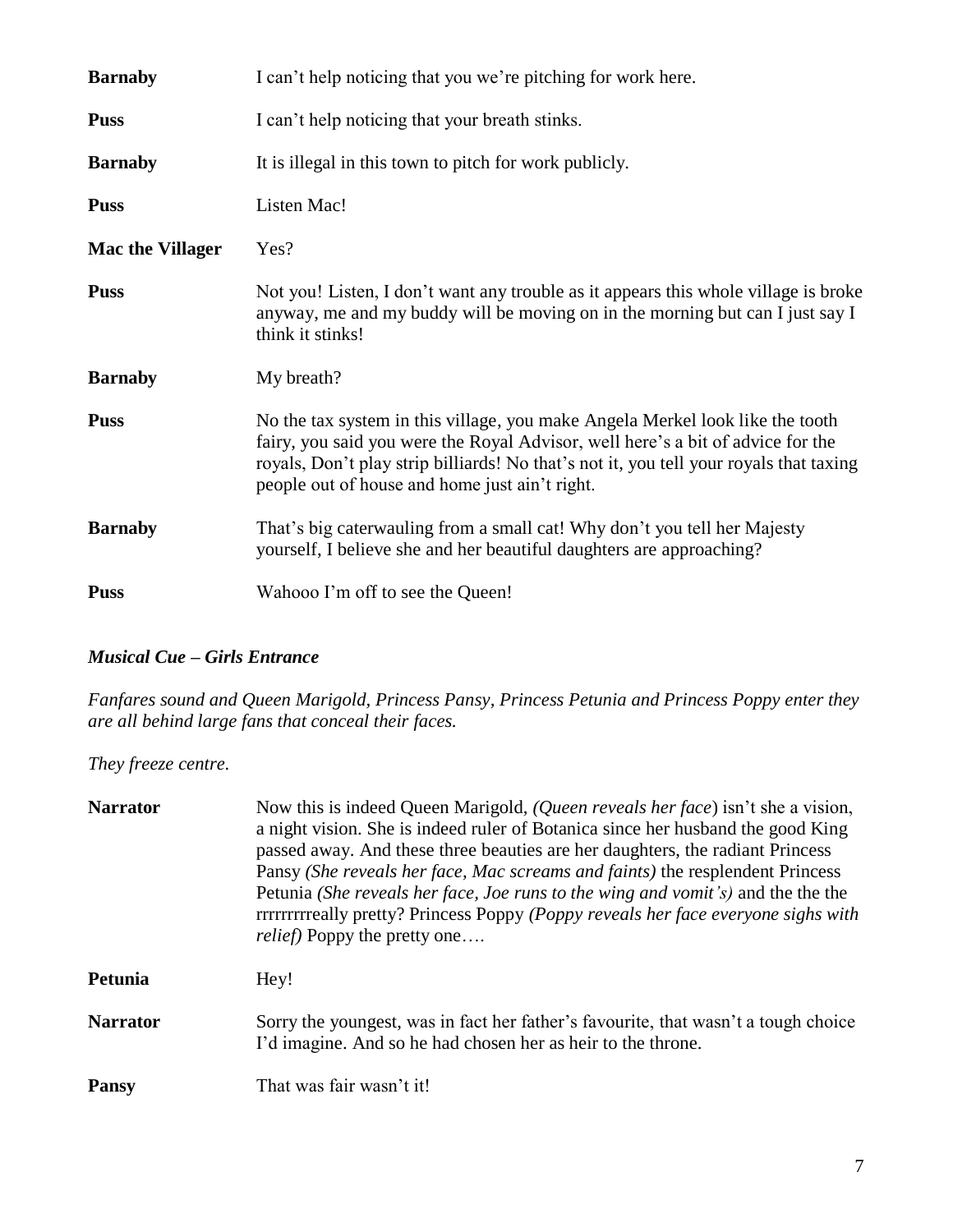| <b>Narrator</b>       | But she would not take the throne until she was wed, and she couldn't just marry<br>anyone it had to be a Lord. So her Mother the Queen a very patient and kind<br>woman.                                                                                                                                                                                    |
|-----------------------|--------------------------------------------------------------------------------------------------------------------------------------------------------------------------------------------------------------------------------------------------------------------------------------------------------------------------------------------------------------|
| <b>Queen Marigold</b> | Wrap it up Narrator or I'll rip out your tongue!                                                                                                                                                                                                                                                                                                             |
| <b>Narrator</b>       | Patient and kind as I said. So in short the queen was desperate to pair her off and<br>had for many years been trying to get her to marry Barnaby who was a very<br>unimpressive Lord, but a Lord none the less.                                                                                                                                             |
| <b>Barnaby</b>        | Ka Ching Baby!                                                                                                                                                                                                                                                                                                                                               |
| <b>Poppy</b>          | I think I'm going to be sick!                                                                                                                                                                                                                                                                                                                                |
| Petunia               | I think he's gorgeous, you can royal rumble with me anytime Barny!                                                                                                                                                                                                                                                                                           |
| <b>Barnaby</b>        | Dear God!                                                                                                                                                                                                                                                                                                                                                    |
| <b>Pansy</b>          | Don't play hard to get Barny, we saw you giving us the once over.                                                                                                                                                                                                                                                                                            |
| <b>Barnaby</b>        | Yes I saw you once and it was over!                                                                                                                                                                                                                                                                                                                          |
| Petunia               | Come on Barny whisper those three words that would make my day.                                                                                                                                                                                                                                                                                              |
| <b>Barnaby</b>        | Go to hell!                                                                                                                                                                                                                                                                                                                                                  |
| <b>Pansy</b>          | Are you saying you don't like either of us? What's wrong with us?                                                                                                                                                                                                                                                                                            |
| <b>Barnaby</b>        | Do you want me to do this alphabetically?                                                                                                                                                                                                                                                                                                                    |
| Petunia               | Ah who needs you, I can wrap men around my little finger.                                                                                                                                                                                                                                                                                                    |
| <b>Barnaby</b>        | You could wrap quite a few around your waste.                                                                                                                                                                                                                                                                                                                |
| <b>Narrator</b>       | So as you can see we have a pretty little love triangle here with four corners. Is<br>that possible, I don't honestly know, I'm not a mathematician I'm just the<br>narrator.                                                                                                                                                                                |
| <b>Queen Marigold</b> | God I hate Narrator's that's just lazy script writing. Anyway here we are your<br>royalty on parade again hurrah, lovely to be out here among you peasant folks,<br>how is it being poor today. (Sees Puss) Oh my god Barnaby you brought me a<br>cat, ahhhhhhhh looookit him, he's soooooooo cute, (grabs Puss) I love him I<br>shall call him snookims and |
| <b>Puss</b>           | ( <i>Breaking away</i> ) Hey hey hey, beat it, keep your filthy paws to yourself, this<br>ain't no petting zoo! I'll knock your block off.                                                                                                                                                                                                                   |
| <b>Barnaby</b>        | You wouldn't hit a lady.                                                                                                                                                                                                                                                                                                                                     |
| <b>Puss</b>           | That's a lady?!?                                                                                                                                                                                                                                                                                                                                             |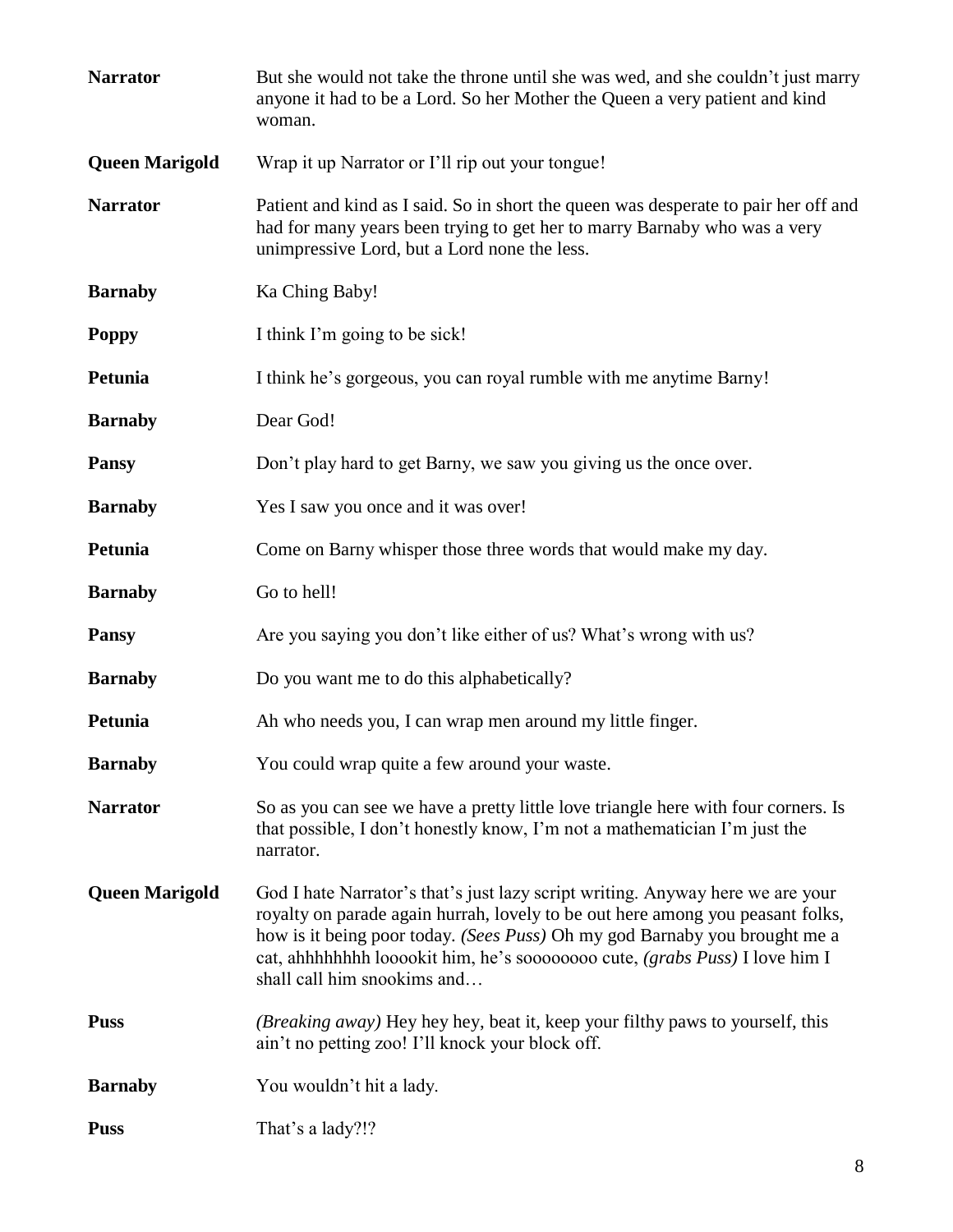| <b>Queen Marigold</b> | I don't like it anymore.                                                                                                                                                                                                                                                                                   |
|-----------------------|------------------------------------------------------------------------------------------------------------------------------------------------------------------------------------------------------------------------------------------------------------------------------------------------------------|
| Petunia               | Here fur ball have some respect that's me Ma the Queen.                                                                                                                                                                                                                                                    |
| <b>Puss</b>           | The Queen!                                                                                                                                                                                                                                                                                                 |
| <b>Pansy</b>          | Ya, sure were you not listening to the Narrator?                                                                                                                                                                                                                                                           |
| <b>Puss</b>           | Egh I drifted. (To Queen, in a much more refined manner) Your majesty, an<br>honour to be in your presence I am Pussin Boots.                                                                                                                                                                              |
| <b>Pansy</b>          | Ahhhh look at his little boots.                                                                                                                                                                                                                                                                            |
| <b>Queen Marigold</b> | What pray tell brings you to my kingdom?                                                                                                                                                                                                                                                                   |
| Petunia               | Are you one of those guys who travel around selling books, because I'm<br>desperate to get me hands on Fifty Shades of Grey.                                                                                                                                                                               |
| <b>Pansy</b>          | And I'm desperate to get me hands on Mr Grey!                                                                                                                                                                                                                                                              |
| <b>Barnaby</b>        | Desperate is a good description of you both. Why can't you be more like your<br>splendid sister, my love, Princess Poppy.                                                                                                                                                                                  |
| <b>Poppy</b>          | Please don't call me your love, I have told you that I will never be with you<br>Barnaby, I tell you everyday, I tell you every hour, I hired painters to write it on<br>your house in ten foot letters. Please take the hint.                                                                             |
| <b>Barnaby</b>        | NEVER! My love will never die, I shall have you Princess, you know you have<br>to be married soon because your family money is running out and if you can't<br>make the payments you will become a slave to<br>"hewhowearenotgoingtosayhisnameincasesomethingbadhappens" or "he who<br>shall not be named" |
| <b>Puss</b>           | Voldermort?                                                                                                                                                                                                                                                                                                |
| <b>Queen Marigold</b> | Don't mention that Barnaby! Poppy he is right, you know you have to marry a<br>Lord ASAP and I don't know of any other Lords swanning about the<br>countryside.                                                                                                                                            |
| <b>Puss</b>           | Ladies this is your lucky day. Because that's exactly why I'm in town today. My<br>master Lord                                                                                                                                                                                                             |
| <b>Barnaby</b>        | LORD?                                                                                                                                                                                                                                                                                                      |
| <b>Queen Marigold</b> | LORD!                                                                                                                                                                                                                                                                                                      |
| Petunia               | LORD!                                                                                                                                                                                                                                                                                                      |
| <b>Pansy</b>          | Oh LORT!                                                                                                                                                                                                                                                                                                   |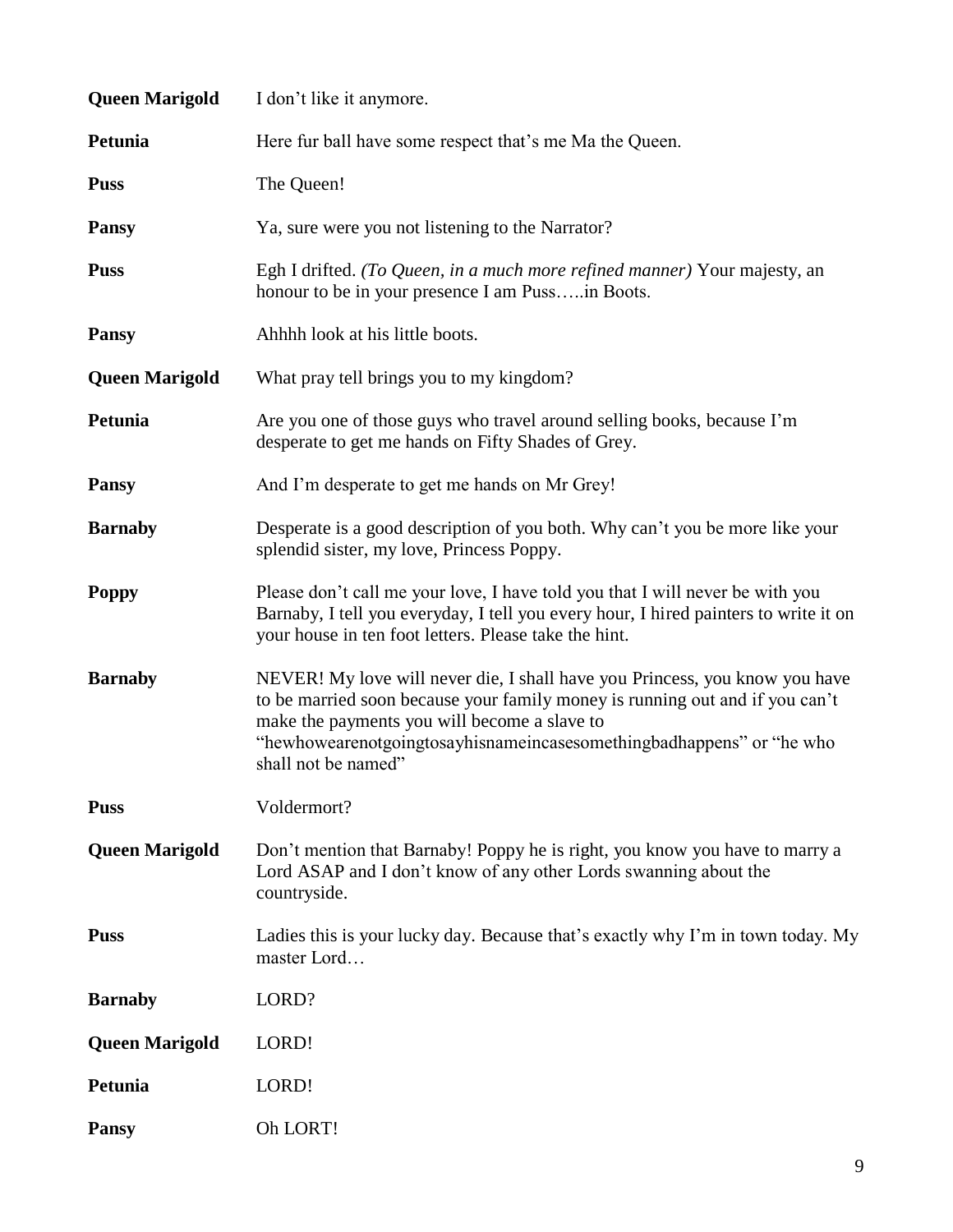| <b>Puss</b>           | My master Lord Colin of Cariglawn.                                                                                                                                                                                                                                                                                                                                                                        |
|-----------------------|-----------------------------------------------------------------------------------------------------------------------------------------------------------------------------------------------------------------------------------------------------------------------------------------------------------------------------------------------------------------------------------------------------------|
| <b>Barnaby</b>        | Where?                                                                                                                                                                                                                                                                                                                                                                                                    |
| <b>Puss</b>           | That doesn't matter now, all that matters now is my master has heard that you<br>my good Queen seek a Lord to marry your daughter and safe us all from some<br>unexplained faith and he has travelled many miles to come and meet your<br>beautiful daughter. He meets her, she meets him, bod a bing! Dum dum dad um<br>dum dum (wedding march) (He jumps up on Pansy's back) We're on the pigs<br>back. |
| <b>Queen Marigold</b> | Thanks be to Joe Duffy! Bring him in, where is the chap?                                                                                                                                                                                                                                                                                                                                                  |
| <b>Poppy</b>          | Hold everything, don't I get a say in this.                                                                                                                                                                                                                                                                                                                                                               |
| <b>Queen Marigold</b> | No!                                                                                                                                                                                                                                                                                                                                                                                                       |
| <b>Pansy</b>          | No!                                                                                                                                                                                                                                                                                                                                                                                                       |
| Petunia               | No!                                                                                                                                                                                                                                                                                                                                                                                                       |
| <b>Puss</b>           | My lady I can assure you my Master is a great and brave man, you'll love him.                                                                                                                                                                                                                                                                                                                             |
| <b>Pansy</b>          | Can I marry him?                                                                                                                                                                                                                                                                                                                                                                                          |
| <b>Puss</b>           | He ain't that brave!                                                                                                                                                                                                                                                                                                                                                                                      |
| <b>Poppy</b>          | At least let me sleep on it. We have a few days.                                                                                                                                                                                                                                                                                                                                                          |
| <b>Puss</b>           | Of course my lady.                                                                                                                                                                                                                                                                                                                                                                                        |
| <b>Queen Marigold</b> | We don't have time to fart around my dear, WE NEED HIS<br>MONEY! I mean we need you to be happy.                                                                                                                                                                                                                                                                                                          |
| <b>Poppy</b>          | Mother please, one night?                                                                                                                                                                                                                                                                                                                                                                                 |
| <b>Queen Marigold</b> | Oh alright we shall meet Lord Colin, my future son in law, tomorrow morning,                                                                                                                                                                                                                                                                                                                              |
| <b>Barnaby</b>        | Your majesty I must interject. I thought you were happy with me I'm a Lord?                                                                                                                                                                                                                                                                                                                               |
| <b>Queen Marigold</b> | Botton it Barnaby. You were a last resort. This Lord Colin is the very man we<br>need to protect our village.                                                                                                                                                                                                                                                                                             |
| <b>Puss</b>           | Tomorrow morning we shall be here my lady. And you shall not be<br>disappointed.                                                                                                                                                                                                                                                                                                                          |
| Exit Puss             |                                                                                                                                                                                                                                                                                                                                                                                                           |
| <b>Barnaby</b>        | My dear Queen, you can't let the Princess marry a perfect stranger?                                                                                                                                                                                                                                                                                                                                       |